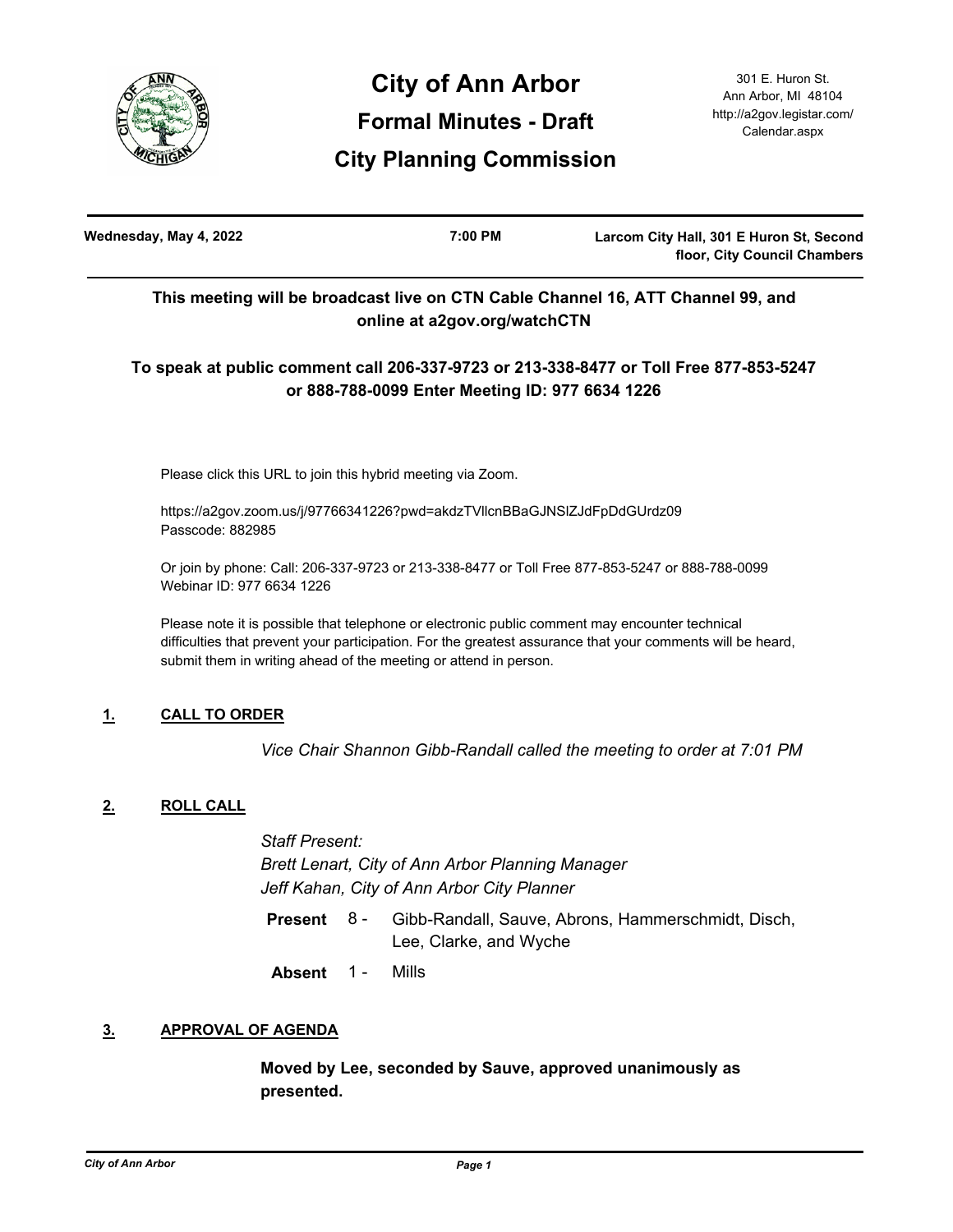- **Yeas:** 8 Shannan Gibb-Randall, Elizabeth Sauve, Ellie Abrons, Sara Hammerschmidt, Lisa Disch, Wonwoo Lee, Sadira Clarke, and Donnell Wyche 8 -
- **Nays:** 0
- **Absent:** 1 Sarah Mills

#### **4. MINUTES OF PREVIOUS MEETING**

**4-a. [22-0818](http://a2gov.legistar.com/gateway.aspx?M=L&ID=29994)** April 19, 2022 City Planning Commission Meeting Minutes

*Attachments:* 4-19-2022 Draft CPC Minutes w Links.pdf

## **Moved by Lee, seconded by Wyche, approved unanimously as presented and forwarded to the City Council.**

Yeas: 8 - Shannan Gibb-Randall, Elizabeth Sauve, Ellie Abrons, Sara Hammerschmidt, Lisa Disch, Wonwoo Lee, Sadira Clarke, and Donnell Wyche 8 -

**Nays:** 0

**Absent:** 1 - Sarah Mills

## **5. REPORTS FROM CITY ADMINISTRATION, CITY COUNCIL, PLANNING MANAGER, PLANNING COMMISSION OFFICERS AND COMMITTEES, WRITTEN COMMUNICATIONS AND PETITIONS**

- **5-a. City Council**
- **5-b. Planning Manager**
- **5-c. Planning Commission Officers and Committees**
- **5-d. Written Communications and Petitions**
	- **[22-0819](http://a2gov.legistar.com/gateway.aspx?M=L&ID=29995)** Various Communications Received to City Planning Commission
		- *Attachments:* Hayden House Study Cte Memo w Preliminary Report.pdf, Parks & Recreation Open Space Plan Survey Invitation.pdf, Wyche.pdf, Garber.pdf, Rampson.pdf, Henry.pdf, Leaf.pdf, Westphal .pdf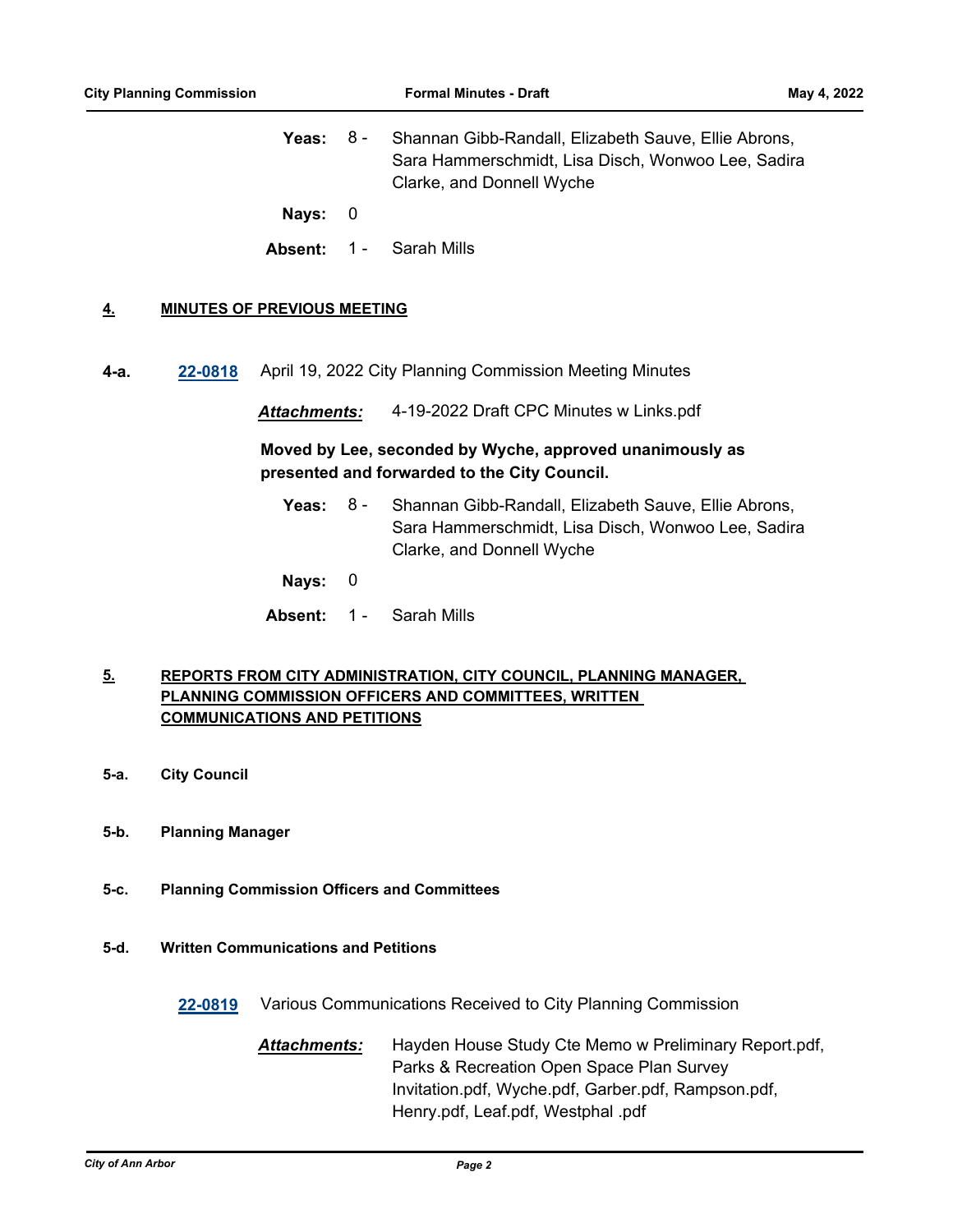### **Received and Filed**

# **6. PUBLIC COMMENT (Persons may speak for three minutes about an item that is NOT listed as a public hearing on this agenda. Please state your name and address for the record.)**

*Tom Stulberg, address unknown, discussed past comprehensive plan processes.*

*Seeing no further speakers, Gibb-Randall closed Public Comment.*

### **7. PUBLIC HEARINGS SCHEDULED FOR NEXT REGULAR MEETING**

**7-a. [22-0820](http://a2gov.legistar.com/gateway.aspx?M=L&ID=29996)** Public Hearings Scheduled for Tuesday, May 17, 2022 Planning Commission Meeting

*Attachments:* 5-17-2022 Notice of Public Hearing.pdf

### **Received and Filed**

### **8. UNFINISHED BUSINESS**

**8-a. [22-0821](http://a2gov.legistar.com/gateway.aspx?M=L&ID=29997)** 212 Miller Avenue Site Plan for Planning Commission Approval - Proposed construction of an 8-unit multi-family residential building (13,934 square feet of living space; total 16,875 square feet, including garages) on this 0.20-acre parcel zoned D2 (Downtown Interface). Staff Recommendation: Approval

> *Attachments:* 212 Miller Staff Report 2 for May 4 2022 CPC w Layout.pdf, 212 Miller Staff Report for April 19 2022 w Color Renderings.pdf, 212 Miller Site Plan.pdf

> *Applicant Team Present: Carl Heuter, Tom Fitzsimmons, Kathy Keinath*

*PUBLIC HEARING:*

*Seeing no speakers, Vice-Chair Gibb-Randall closed the Public Hearing.*

**Moved by Disch, seconded by Lee, that the Ann Arbor City Planning Commission hereby approves the 212 Miller Site Plan, inclusive of layout amendments dated 4/22/22, as it complies with all applicable local, state, and federal ordinances, standards, and regulations; and it will not cause a public or private nuisance.**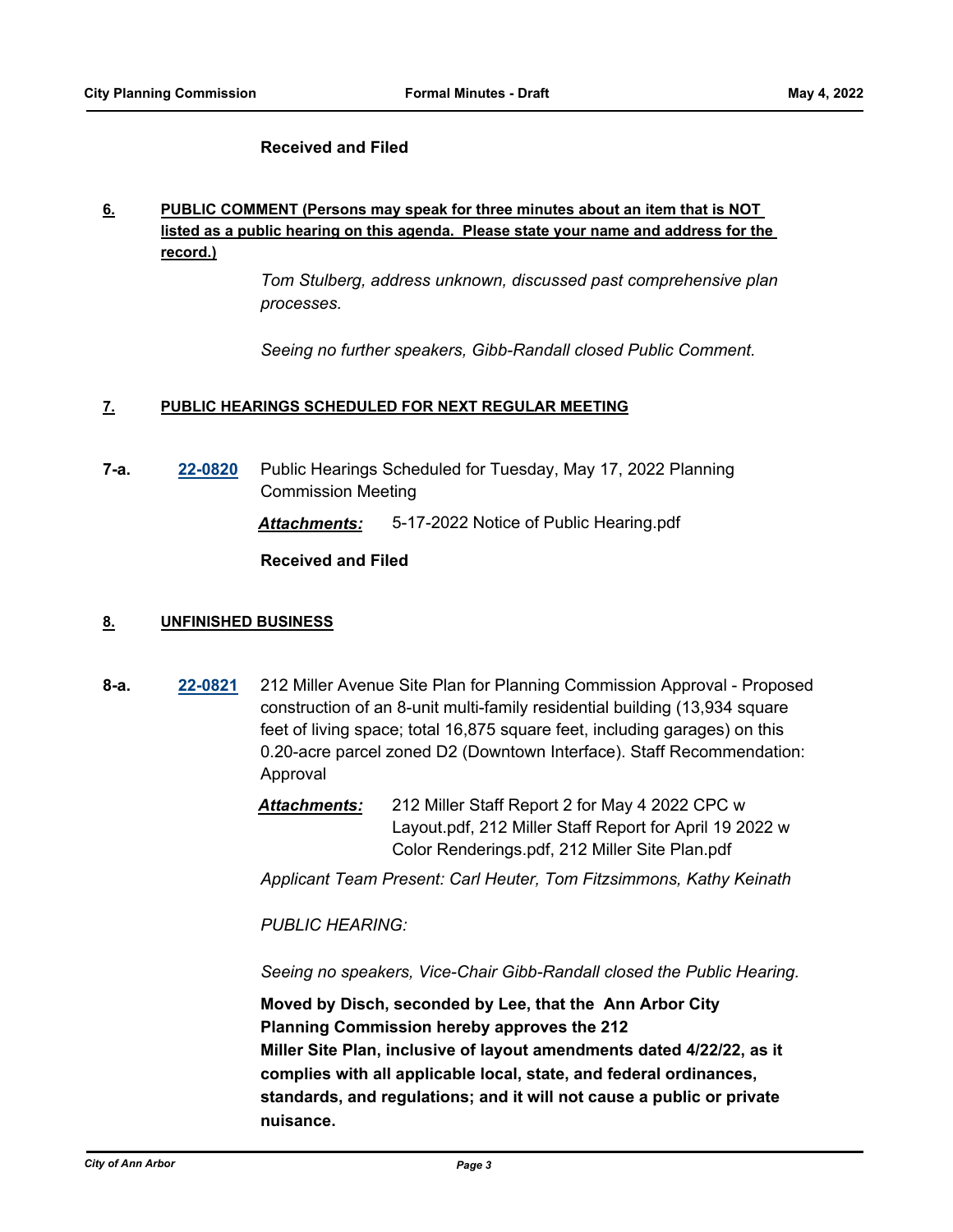# **On a roll call vote, the vote was as follows with the Vice-Chair declaring the motion approved.**

**Yeas:** Shannan Gibb-Randall, Elizabeth Sauve, Ellie Abrons, Sara Hammerschmidt, Lisa Disch, Wonwoo Lee, Sadira Clarke, and Donnell Wyche Yeas:  $8 -$ 

**Nays:** 0

**Absent:** 1 - Sarah Mills

# **9. REGULAR BUSINESS – Project Presentation, Staff Report, Public Hearing, and Commission Discussion of Each Item**

**9-a. [22-0822](http://a2gov.legistar.com/gateway.aspx?M=L&ID=29998)** Comprehensive Plan Review - The Ann Arbor City Planning Commission and Planning & Development Services Unit review the City Comprehensive Plan on a regular basis. The City Comprehensive Plan consists of several plans, or "elements," that work together to describe a vision for the City's future and guide decisions about its land use, transportation, infrastructure, environment, housing, and public facilities. The adopted plan elements can be found on the City's website at www.a2gov.org/compplan <http://www.a2gov.org/compplan> . As part of an annual review, the Planning Commission is seeking comments about the City Comprehensive Plan, including elements that should be studied for possible change or new elements that should be added to the Plan. Staff Recommendation: Postponement

> *Attachments:* Adopted Master Plan Resolution.pdf, Comprehensive Planning May 4 2022.pdf

*PUBLIC HEARING*

*Tom Stulberg (address unknown), expressed support for engaging an outside consultant. Discussed the future Comprehensive Plan relating to future and past zoning decisions.* 

*Linda Brauer (address unknown), expressed support for reviewing and updating the Comprehensive Plan.* 

*Alex Lowe, Fenwick Avenue, Ann Arbor, encouraged focus on pedestrians and bus riders,more TC1 development, parking maximums, and density.*

### **10. OTHER BUSINESS**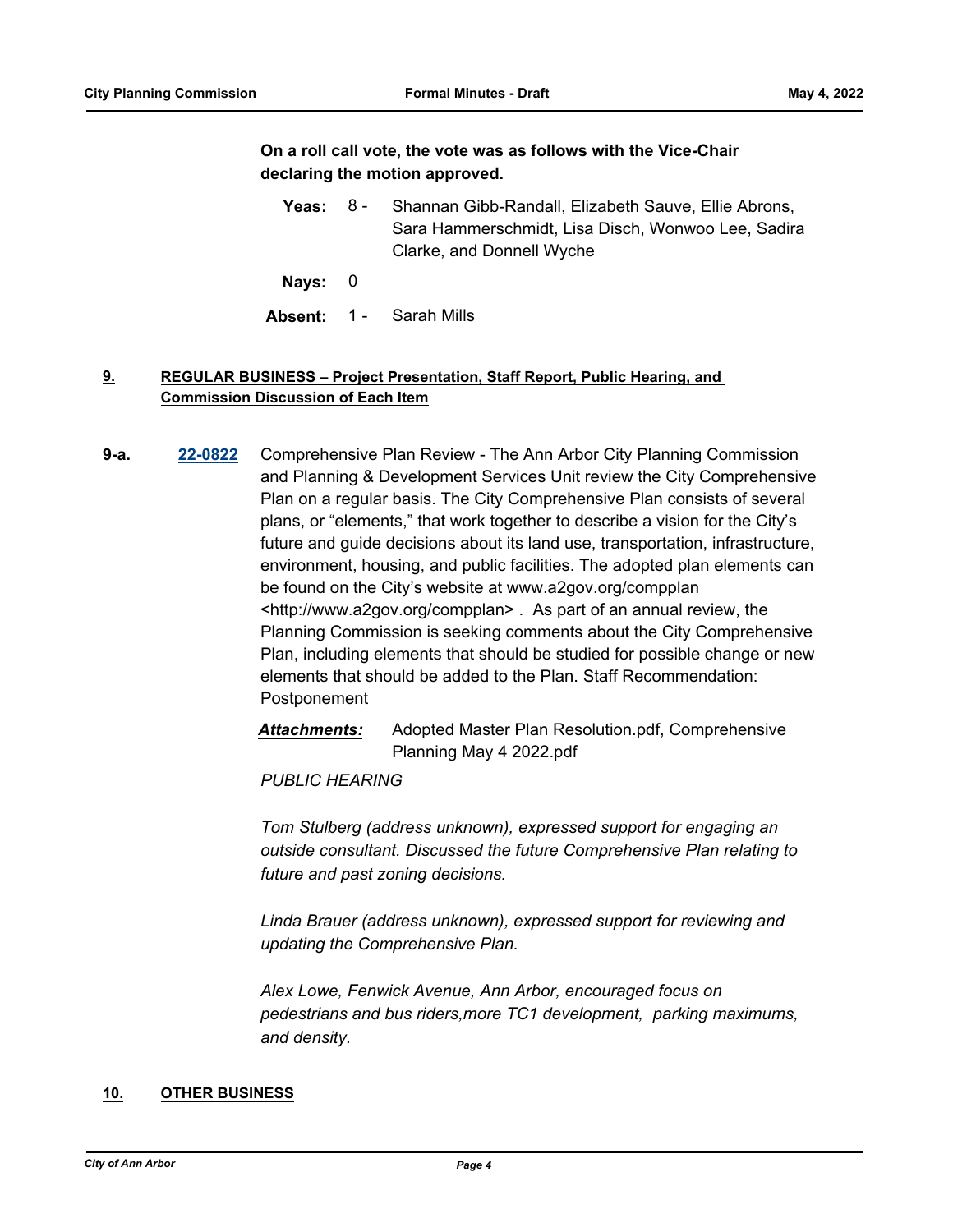# **10-a. [22-0823](http://a2gov.legistar.com/gateway.aspx?M=L&ID=29999)** 2022-2023 City Planning Commission and Staff Work Program - Staff Recommendation: Postponement

*Attachments:* Adopted 2021-22 CPC Work Program.pdf, CPC FY 23 Work Program Memo 4-19-22 Meeting.pdf, FY 23 Work Program - May 4 2022 Draft.pdf

#### **11. PUBLIC COMMENT (Persons may speak for three minutes on any item.)**

*Kirk Westphal, (address unknown), discussed RFPs, sustainability, the Comprehensive Planning process, and parking maximums.* 

*Linda Brauer, (address unknown), discussed the previous RFP, discussed the previous Comprehensive Planning process. Encouraged community engagement for future Comprehensive Planning.* 

*Adam Jaskiewicz, (address unknown) encouraged including renters in future outreach and engagement efforts.* 

*Seeing no further callers, Vice Chair Gibb-Randall closed Public Comment.*

#### **12. COMMISSION PROPOSED BUSINESS**

*None.*

#### **13. ADJOURNMENT**

Sarah Mills, Chairperson

/mia gale